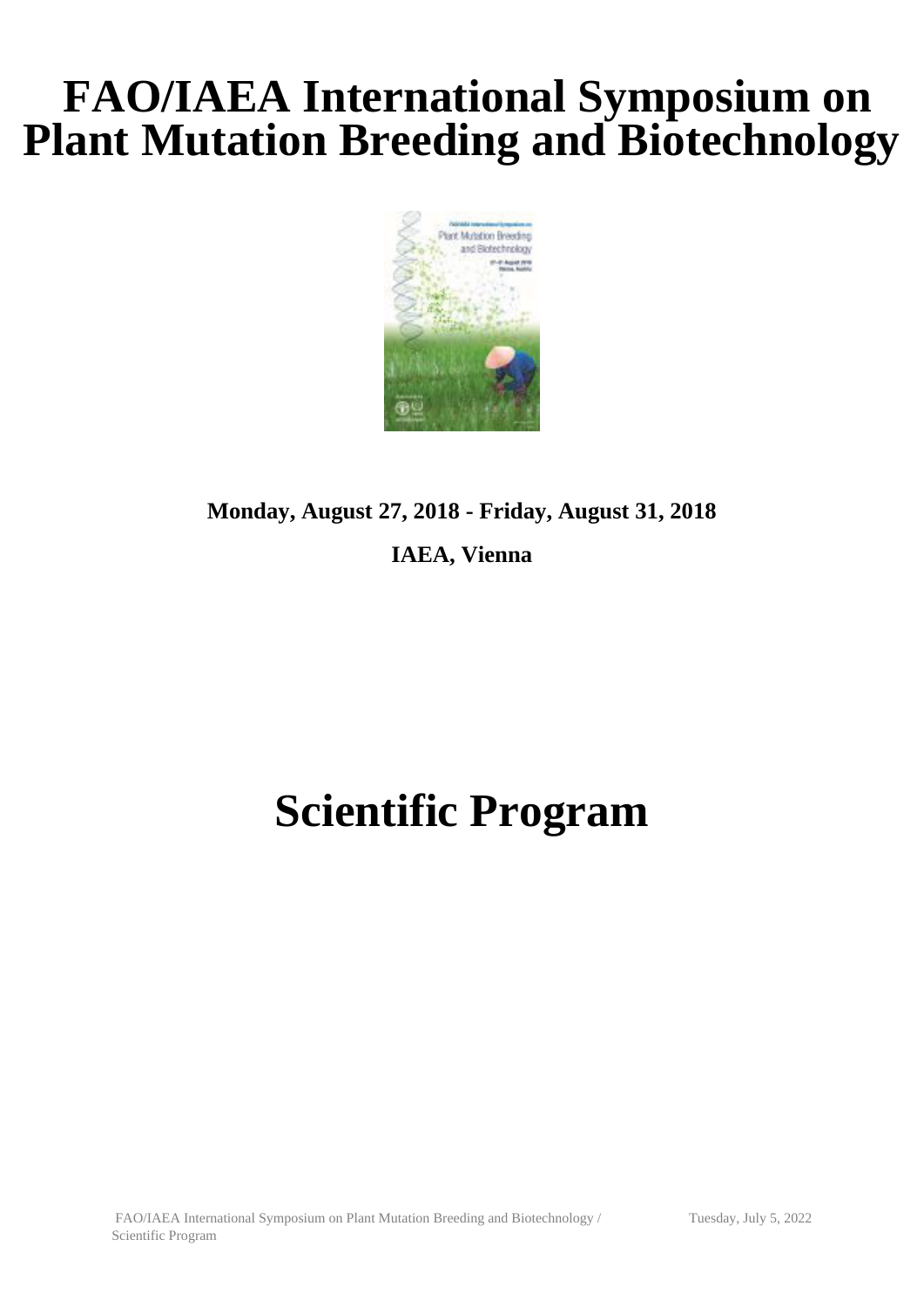The purpose of the symposium is to review achievements, new developments, trends and challenges in the field of plant mutation breeding and biotechnology, and to foster a broad exchange of information within the scientific community, as well as between the scientific community and the private sector.

The symposium will highlight specific challenges faced by Member States, such as emerging transboundary threats to crop production, and will also assess the overall importance of mutation breeding to food security.

The symposium will focus on new developments in induced mutation, genetics/genomics, molecular biology and biotechnology applied to plant breeding.

The FAO/IAEA International Symposium on Plant Mutation Breeding and Biotechnology will cover the following scientific topics:

### **Contribution and impact of mutant varieties on food security**

Socio-economic impact of mutant varieties

Released mutant varieties and their dissemination and adoption by farmers

## **Mutation breeding for adaptation to climate change in seed propagated crops**

Breeding for abiotic stress tolerance

Breeding for biotic stress resistance

Breeding for yield and quality improvement in crops

Advances in *in vitro* techniques applied in seed propagated crops

Breeding for enhanced resource use efficiency (land, water, NUE, etc.)

### **Enhancing agricultural biodiversity through new mutation induction techniques**

Advances in mutation induction technologies (chemical, physical: ion beam, x-ray, gamma ray etc.)